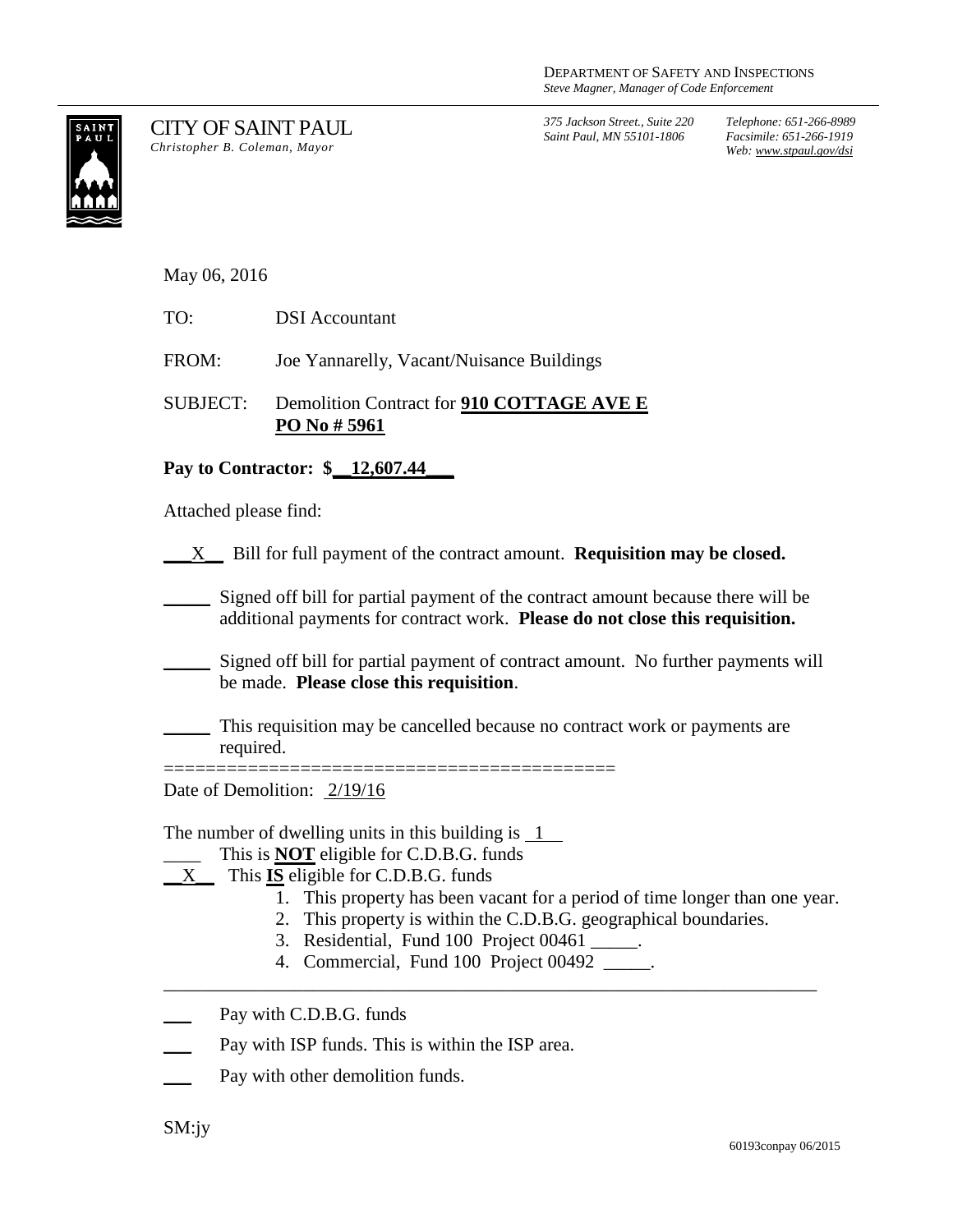## **DEMOLITION/SUBSTANTIAL ABATEMENT ASSESSMENT SHEET**

## **FOR 910 COTTAGE AVE E**

|  |                                    | Razed by City $X$ Razed by City @ Owners Request | Razed by Owner | Repaired by Owner |  |
|--|------------------------------------|--------------------------------------------------|----------------|-------------------|--|
|  |                                    |                                                  |                |                   |  |
|  | Razed by City – Personal Services: |                                                  |                |                   |  |

|    | Supervisory, Technical, Legal and Clerical time costs<br>involved in processing the demolition of the building. |                | \$797.23                        |                        |            |
|----|-----------------------------------------------------------------------------------------------------------------|----------------|---------------------------------|------------------------|------------|
| 2. | <b>Administrative Costs:</b>                                                                                    |                |                                 |                        |            |
|    | Title Search                                                                                                    |                |                                 | \$150.00               |            |
|    | Publishing                                                                                                      |                |                                 | \$126.00               |            |
|    | <b>Personal Service</b>                                                                                         |                |                                 | \$150.00               |            |
|    | Certified Mail:                                                                                                 | #              | Cost                            |                        |            |
|    | # x Cost each<br><b>Certified Council Resolutions:</b>                                                          | $\mathbf{1}$   | \$6.49                          | 6.49<br>$\mathbb{S}^-$ |            |
|    | $# x \text{ Cost each}$                                                                                         | $\overline{2}$ | \$6.49                          | \$12.98                |            |
|    |                                                                                                                 |                | Administrative Costs, Subtotal: |                        | \$1,242.70 |
| 3. | <b>Demolition Contractor's costs</b>                                                                            |                | \$10,900.00                     |                        |            |
|    | Additional hazardous material abatement costs<br>Other contractor costs (specify): Water Bills                  |                | \$1,625.00<br>\$82.44           |                        |            |
|    |                                                                                                                 |                |                                 |                        |            |

Contractor Subtotal: \$12,607.44

**TOTAL:** \$13,850.14

Prepared by: Steve Magner

60193conpay 06/2015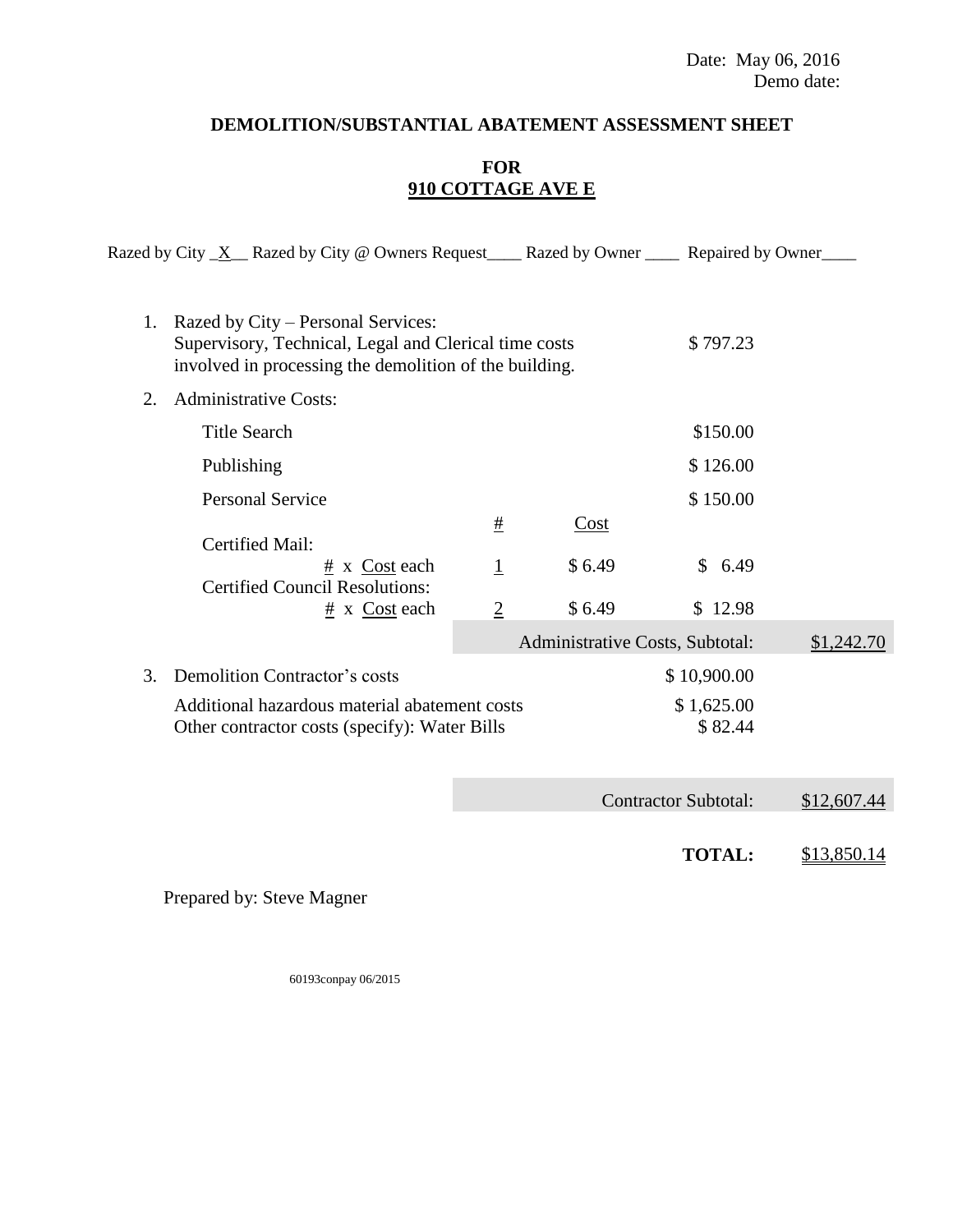## **Department of Safety and Inspections DIVISION OF CODE ENFORCEMENT ASSESSMENT TRANSMITTAL FORM THE MONTH OF May 2016**

| <b>DATE</b>  | <b>PROPERTY ADDRESS</b> | <b>LEGAL DESCRIPTION</b><br>DIST. - PLAT -<br>PARCEL NO.                | <b>OWNER(S) OF RECORD</b>                                                   | <b>ASSESSMENT</b><br><b>DEMOLITION</b>                                        |
|--------------|-------------------------|-------------------------------------------------------------------------|-----------------------------------------------------------------------------|-------------------------------------------------------------------------------|
| May 06, 2016 | 910 COTTAGE AVE E       | Lanes Phalen Grove<br>Addition Lot 10 Blk 5<br><b>PIN:</b> 212922320110 | Leroy Hayes Jr/Leroy Hayes<br>9443 Misty Bridge St<br>Houston TX 77075-5023 | Admin cost<br>1,242.70<br>12,604.44<br>Demo cost<br><u>13,850.14</u><br>Total |

60193conpay 06/2015